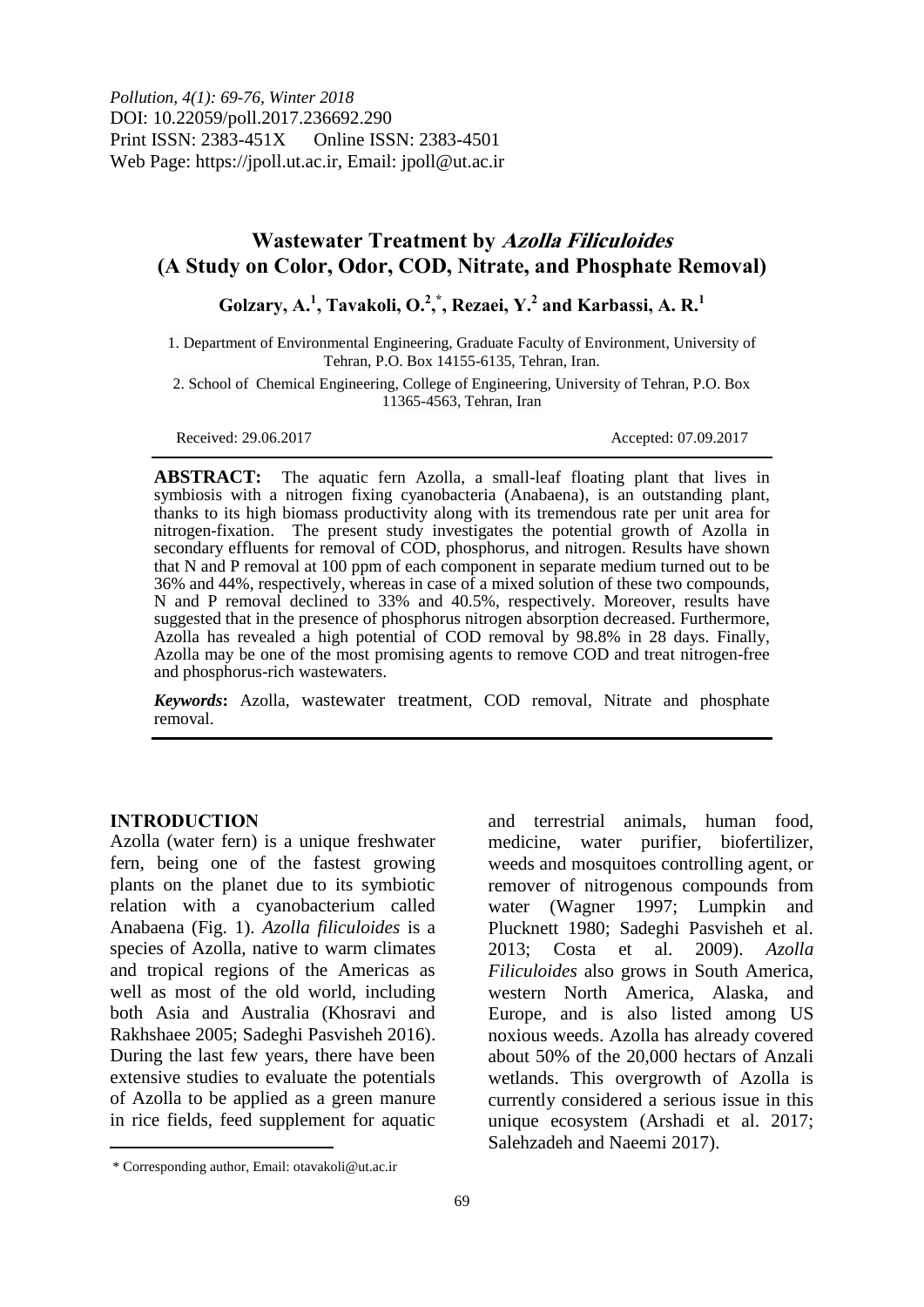Being a floating aquatic fern, it can be found in usual stagnant waters, wetlands, and rice paddies in warm temperate and tropical regions, which is spread over lake surfaces to cover the water entirely

(Wagner 1997; Lumpkin and Plucknett 1980; Sadeghi Pasvisheh et al. 2013). Its species distribution corresponds to fresh water ecosystems of temperate and tropical regions all over the world (Fig. 2).



**Fig. 1. Azolla (left) and its endosymbiont Anabaena (right).** 



**Fig. 2. Occurrence and distribution of Azolla species represented with yellow marks in the world. (http://renewablerevolution.createaforum.com/renewables/sustainable-food-production/)**

Azolla leaves are delicate and sensitive. The plant's color depends on its maturity, changing as the plant grows: it is light green when it is germinated, thence to darken gradually, turning red and silver (Peters 1976; Newton and Cavins 1976; Van Hove 1989). The plant can double its size in two or three days. Azolla is sensitive to salt water, for it dies in sea water. Water plays a crucial role in the growth of Azolla and the fern is really sensitive to lack of it. Azolla can live in water with a pH of 3.5-10, though the

optimum value is 4.5-7. Optimum temperature varies from one species to another, ranging within 20-30º C (Sadeghi et al. 2012a, b, 2013). The plant's productivity not only doubles that of conventional crops, but contains many commercially interesting compounds also, such as proteins, lipids, and polyphenols at high concentrations (Brouwer et al. 2016; Miranda et al. 2016; Golzary et al. 2016) (Fig. 3).

The present study has been conducted in two parts: cultivation and wastewater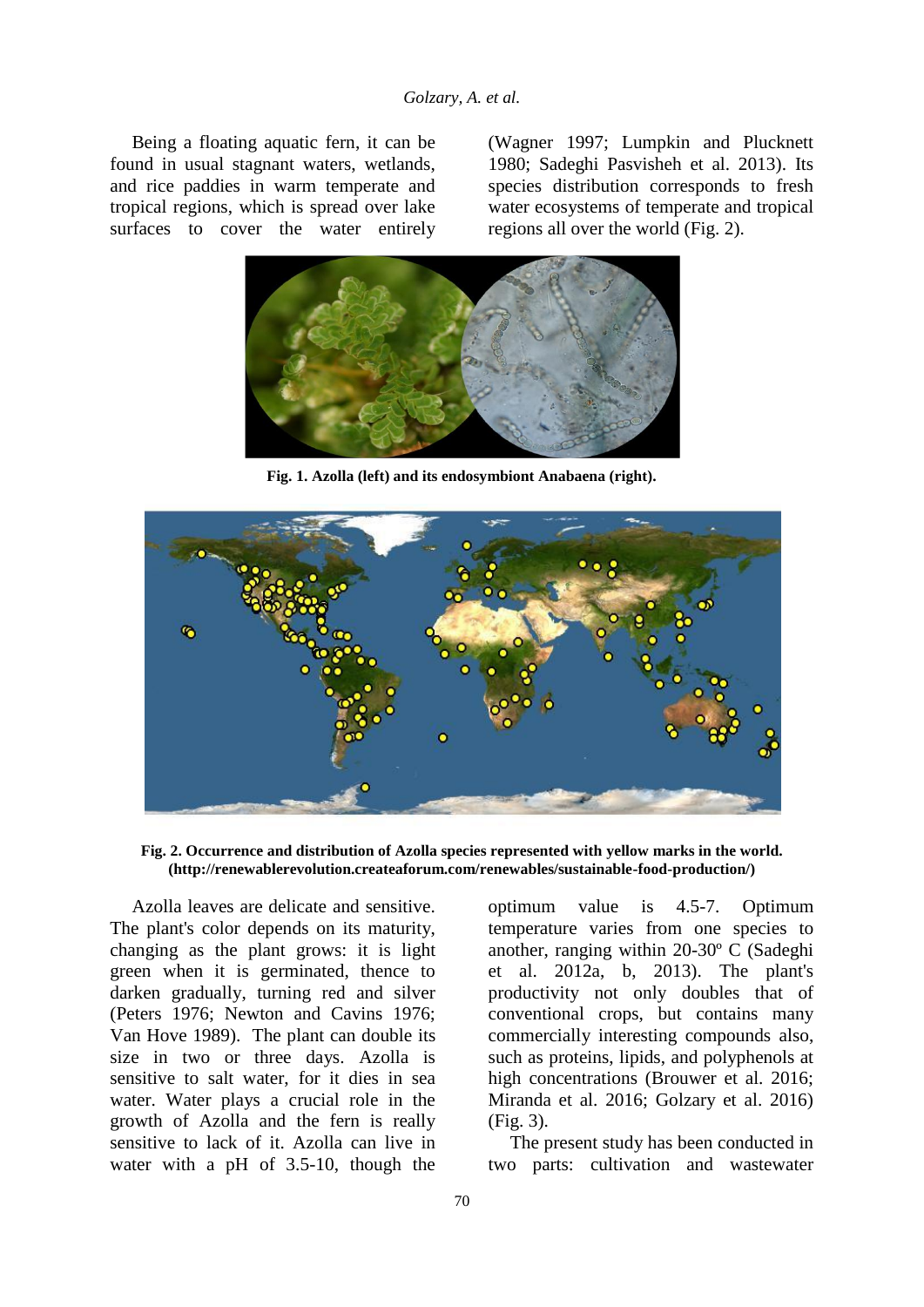treatment. The cultivation step mainly at finding the optimum requirements in order to reach the highest growth rate of Azolla under laboratory conditions with the obtained results helping us manage the growth of this aquatic fern as well as conserving the wetland. The second step, however, tries to investigate the removal of

nitrogen and phosphorus by Azolla from various solutions with of differing nitrogen and Phosphorus contents, COD, odors, and colors, subsequently being proposed as a model for the development of an Azolla biorefinery for future (Golzary et al. 2016) (Fig. 4).



**Fig. 3. Azolla biosystem flowchart**



**Fig. 4. Azolla biorefinery and resource recovery for future**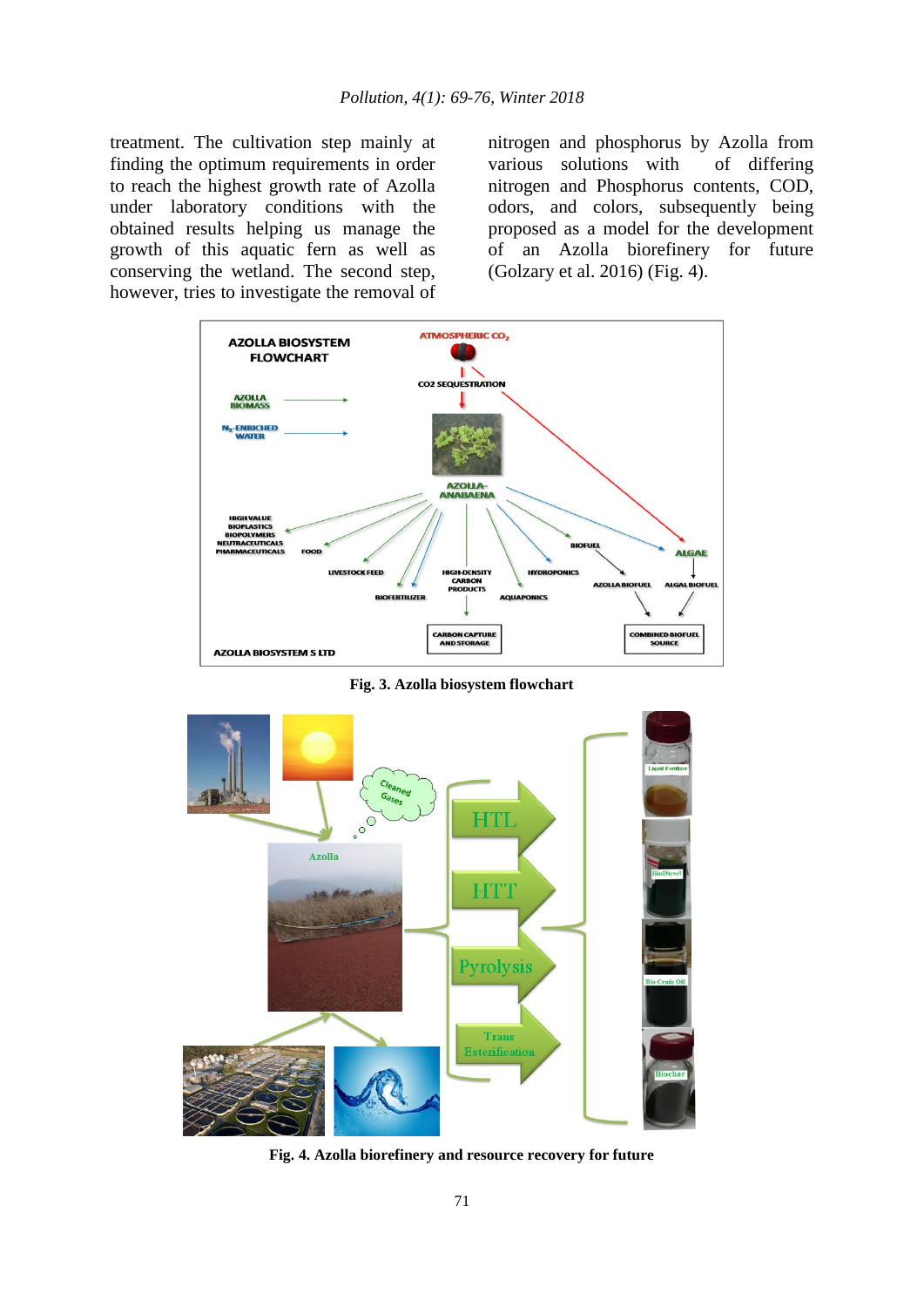## **MATERIALS AND METHOD**

The research aims at examining the growth quality of Azolla in wastewater that affects the physical appearance of the wastewater, like its color, odor, and transparency. COD, N, and P of the wastewater have been also examined.

Petroleum refinery wastewater, used for the experiments, was obtained from Tehran Oil Refinery and *Azolla filiculoides* was collected from the Anzali wetland (Fig. 5a) and cultured in laboratory conditions in two 50 L laboratory-scale aerated Plexiglas bubble columns with a surface area of  $7850 \text{ cm}^2$ . The plant was grown in IRRI2 medium with the following composition: the macronutrients: 40  $\mu$ M of CaCl<sub>2</sub>.2H<sub>2</sub>O, 40  $\mu$ M of  $MgSO<sub>4</sub>7H<sub>2</sub>O$ , 40 µM of K<sub>2</sub>SO<sub>4</sub>, 20 µM of  $NaH<sub>2</sub>PO<sub>4</sub>.H<sub>2</sub>O$ ; and the micronutrients:  $0.01$  $\mu$ M of CuSO<sub>4</sub>.5H<sub>2</sub>O, 0.2  $\mu$ M of H<sub>3</sub>BO<sub>3</sub>, 0.15  $\mu$ M of Na<sub>2</sub>MoO<sub>4</sub>.2H<sub>2</sub>O, 0.01  $\mu$ M of  $ZnSO<sub>4</sub>.7H<sub>2</sub>O$ , 0.01 µM of CoCl<sub>2</sub>.6H<sub>2</sub>O, 0.5  $\mu$ M of MnCl<sub>2</sub>4H<sub>2</sub>O, and 0.5  $\mu$ M of Fe-EDTANa<sub>2</sub>. The medium got replaced every  $6$ days (Fig. 5b).

The volume of wastewater and Azolla were 1 L and 24 g, respectively. COD was measured on days 0, 7, 14, 21, and 28 with the temperature and pH being recorded every other day. The system was checked daily to control Azolla growth, wastewater transparency, and the number and color of the plant. Lightening remained optimal. In order to control light, the pond was covered with plastic bags and sun lamps were installed 30 cm above its surface. Once a decline was observed in the plant growth, the phosphorous checkup system was applied by injecting phosphor to the sample, if necessary (Azolla was nourished with phosphorus in wastewater). The designed experiment was conducted within 28 days. It was prepared by dividing the ponds into two parts, each 30 cm high. Equal amounts of petroleum refinery wastewater were added, one was examined as sample before biologic treatment, another as sample after refinery biological treatment.

Both flasks were aerated with a 50 L/min air pump (BOYU ACQ-003), split through a two-port manifold with a stainless steel needle valve for individual air flow control. For each needle valve, 100 cm of I.D. tubing, 0.48 cm wide, was attached to the air diffuser.  $CO<sub>2</sub>$  concentration in the growth room remained at ambient condition (i.e., 370-430 ppm). The lights that included fluorescent lamps (60 cm and 12 Watts) were positioned at the top of the vessel in the center, and the light intensity was measured at the surface of the vessels (Golzary et al. 2015). The temperature and pH of the wastewater at the beginning and the end of each experiment was measured, using a pHmeter (AZ Instruments) and a thermometer, respectively. To adjust the pH, NaOH and HCl solutions (both made by Merck, Germany) were used in their appropriate amounts, equal to 0.5 N and 5 N, respectively. During the cultivation phase, biomass growth was measured daily. Azolla was cultivated in three mediums with different (N and P) initial concentrations (10, 100, and 1000 ppm) as follow: (1) Distillation water with nitrate, (2) distillation water with phosphate, (3) distillation water with a mixture of nitrate and phosphate. Other environmental conditions remained constant. Temperature, pH, light, and relative humidity were adjusted at  $25 \text{ °C}$ , 6, 16 Klux, and 75%, respectively. Light and dark cycle was set 18 and 6 hours, respectively. Collected samples after centrifuge were analyzed with spectrophotometry of DR2000 at wavelengths of 410 and 690 nm.

### **RESULTS AND DISCUSSION**

Table 1 shows the temperature and pH changes during the 28-day period, in which, there was an attempt to ensure the growth and proliferation of Azolla by examining such parameters. Values of pH changed within a range of 4.5-8.9, and temperature ranged from 24.4 to 32, with the optimum temperature being 20-25º C. As shown in Table 2 and Figure 6, for the sample without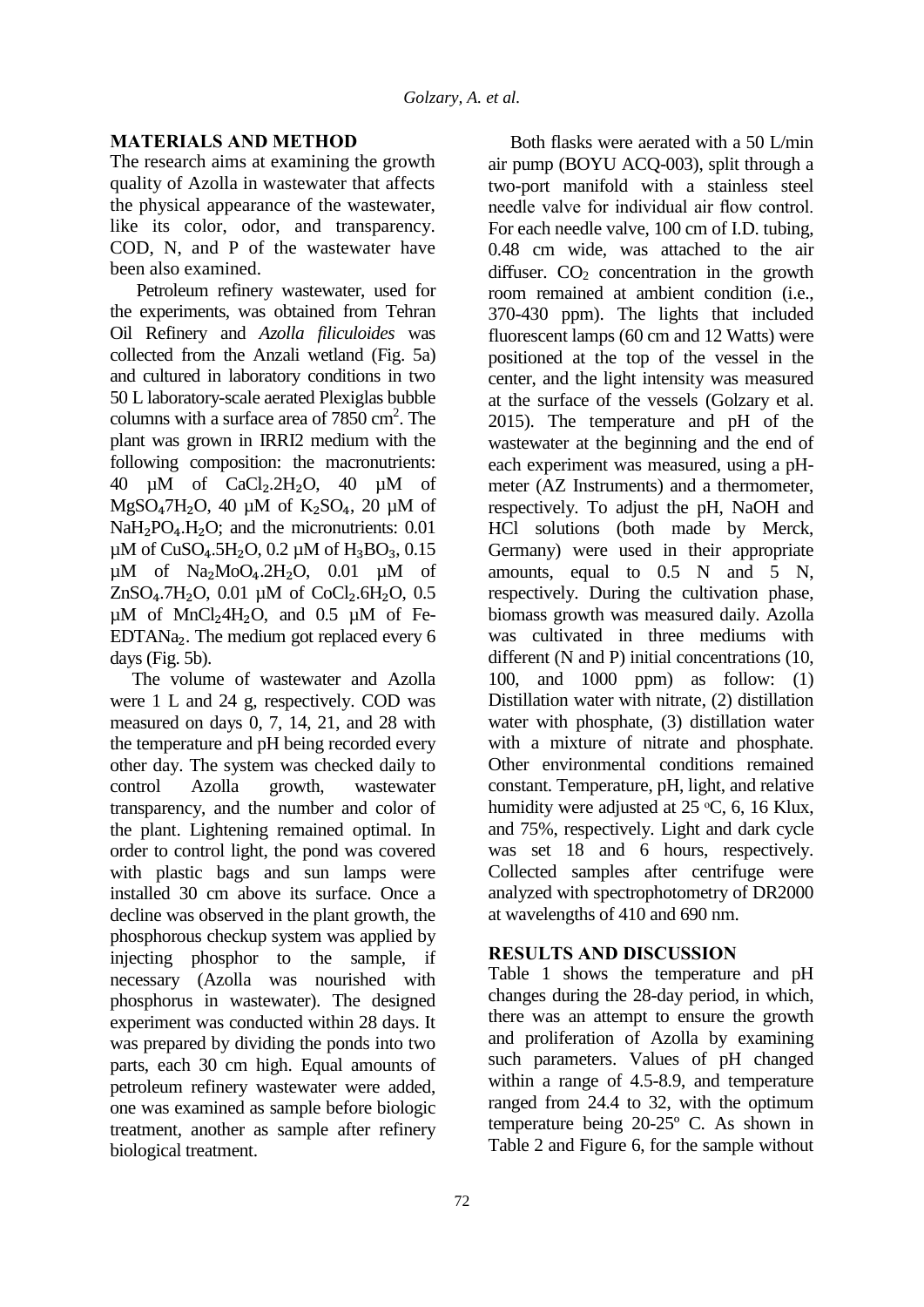the biologic treatment, the growth of Azolla in wastewater reduced the COD by 98.8% (from 4326 to 51 ppm) while this effect was 96.5% (from 1897 to 67 ppm) for the sample on which this treatment was applied. Results showed remarkable potentials of Azolla for wastewater treatment at the point of COD reduction.



**Fig. 5. a) Collected Azolla from Anzali wetland, b) Cultivation of Azolla in laboratory-scale pond**

| #       | <b>Before biologic treatment</b> |             | After biologic treatment |             |
|---------|----------------------------------|-------------|--------------------------|-------------|
| Day     | pН                               | Temperature | pH                       | Temperature |
| July 27 | 7.5                              | 25.4        | 4.7                      | 24.4        |
| Aug 1   | 7.6                              | 24.4        | 4.7                      | 24.4        |
| Aug 2   | 7.6                              | 25.8        | 5.5                      | 24.4        |
| Aug 5   | 7.8                              | 26.6        | 5.6                      | 26.3        |
| Aug 5   | 7.9                              | 27.1        | 6.3                      | 26.3        |
| Aug 8   | 7.7                              | 27.7        | 6.9                      | 26.3        |
| Aug 10  | 8.1                              | 28.2        | 7.87                     | 27.1        |
| Aug 15  | 8.5                              | 28.5        | 8.07                     | 27.8        |
| Aug 17  | 8.15                             | 28.5        | 8.13                     | 29          |
| Aug 19  | 8.2                              | 29          | 8.13                     | 28.9        |
| Aug 22  | 8.9                              | 32          | 8.17                     | 28          |

**Table 1. pH and temperature range of the sample (before and after biologic treatment) for a period of 28 days**

**Table 2. COD removal from samples (before and after biologic treatment) for a period of 28 days**

| #   | <b>Before biologic treatment</b> | After biologic treatment |
|-----|----------------------------------|--------------------------|
| Day | $COD$ (ppm)                      | $COD$ (ppm)              |
|     | 4326                             | 1897                     |
|     | 3042                             | 1009                     |
| 14  | 1324                             | 693                      |
| 21  | 135                              | 124                      |
| 28  |                                  | n.                       |



**Fig. 6. COD removal from petroleum wastewater for two samples of before and after biological treatment during 28 days**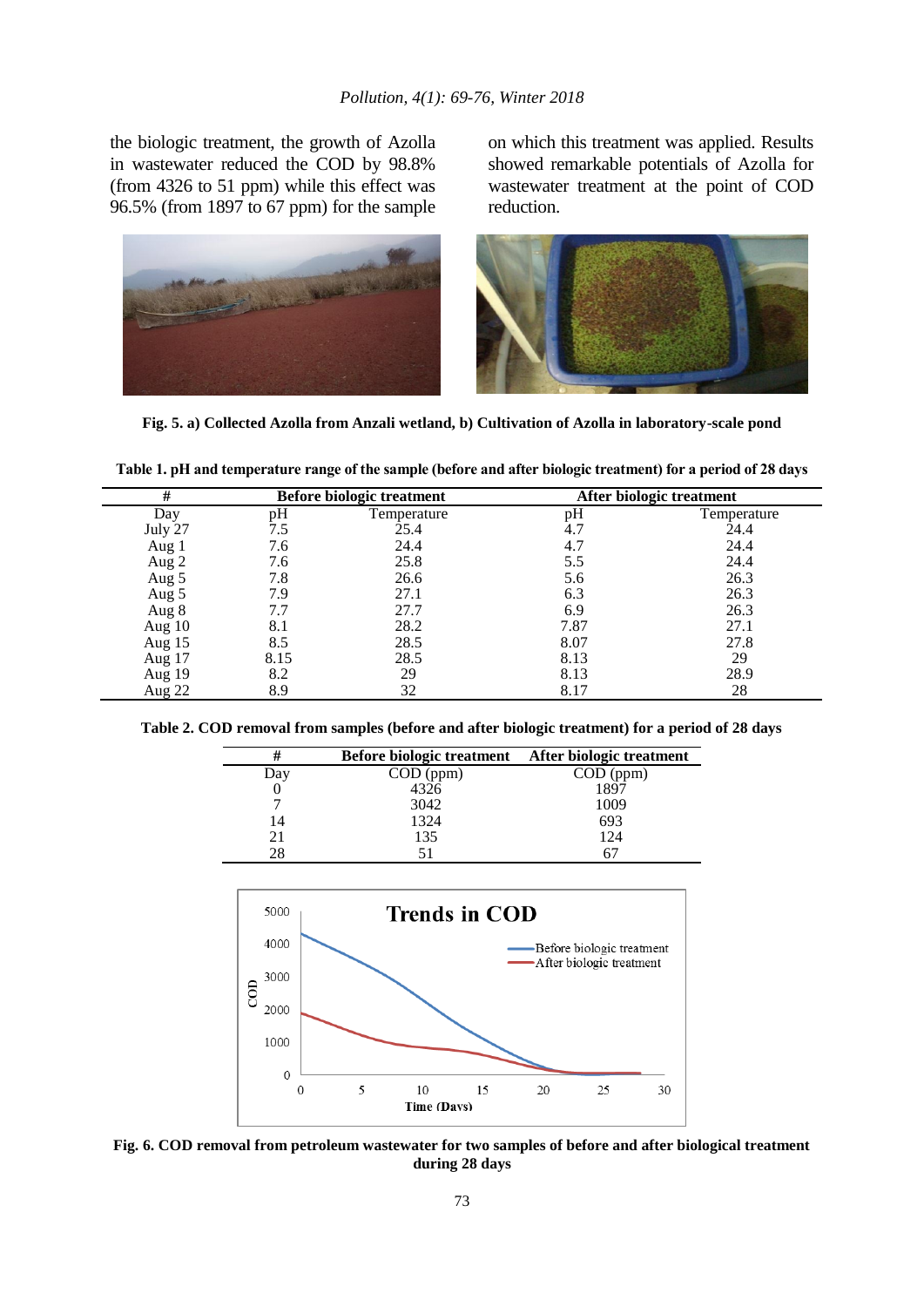It is noteworthy that at the end of 28 day experiment, the unpleasant odor of wastewater completely disappeared. In addition, water transparency was increased, letting light pass through, whereas in the beginning of the experiment the sample before and after the biological treatment was very and slightly turbid, respectively.

Figure 7-8 show the removal of nitrogen and phosphorous at different concentrations of 10 to 1000 ppm from aqueous solution (1) and (2) (mentioned at materials and methods section, above) by means of Azolla in 15 days. Figure 9 gives the data for nitrogen and phosphorous removal from aqueous phase, containing a mixture of N and P at different concentrations.

Results show that in solutions with different nitrogen concentrations, nitrogen removal ascended from 10 ppm during the first three days, but afterwards it started to descend, reaching its minimum value after eight days. In the first cultivation media, by increasing initial nitrogen concentration, the nitrogen removal rose as well, but with a low initial concentration, not only did the amount of nitrogen decrease, but nitrogen content increased in the solutions. The reason for this process comes from the fact that Azolla lives with a "blue-green algae", called *Aanabean*, symbiotically. Anabaena drew down the atmospheric nitrogen  $(N_2)$  directly, fulfilling all nitrogen requirements of Azolla for its growth, so it was not needed to use the nitrogen of these solutions. Consequently after three days, it began to slightly release nitrogen to the media (Fig. 7). In the presence of phosphorus, nitrogen absorption declined (Fig. 9). Phosphorous removal in aqueous phase (2) increased with time, but at third medium (mixture aqueous phase) phosphorous removal was uptrend for the first six days, then to start decreasing (Figs. 8-9).



**Fig. 7. Nitrogen removal from aqueous phase (1) by means of growing Azolla at 14 days**



**Fig. 8. Phosphorus removal from aqueous phase (2) by means of growing Azolla at 14 days**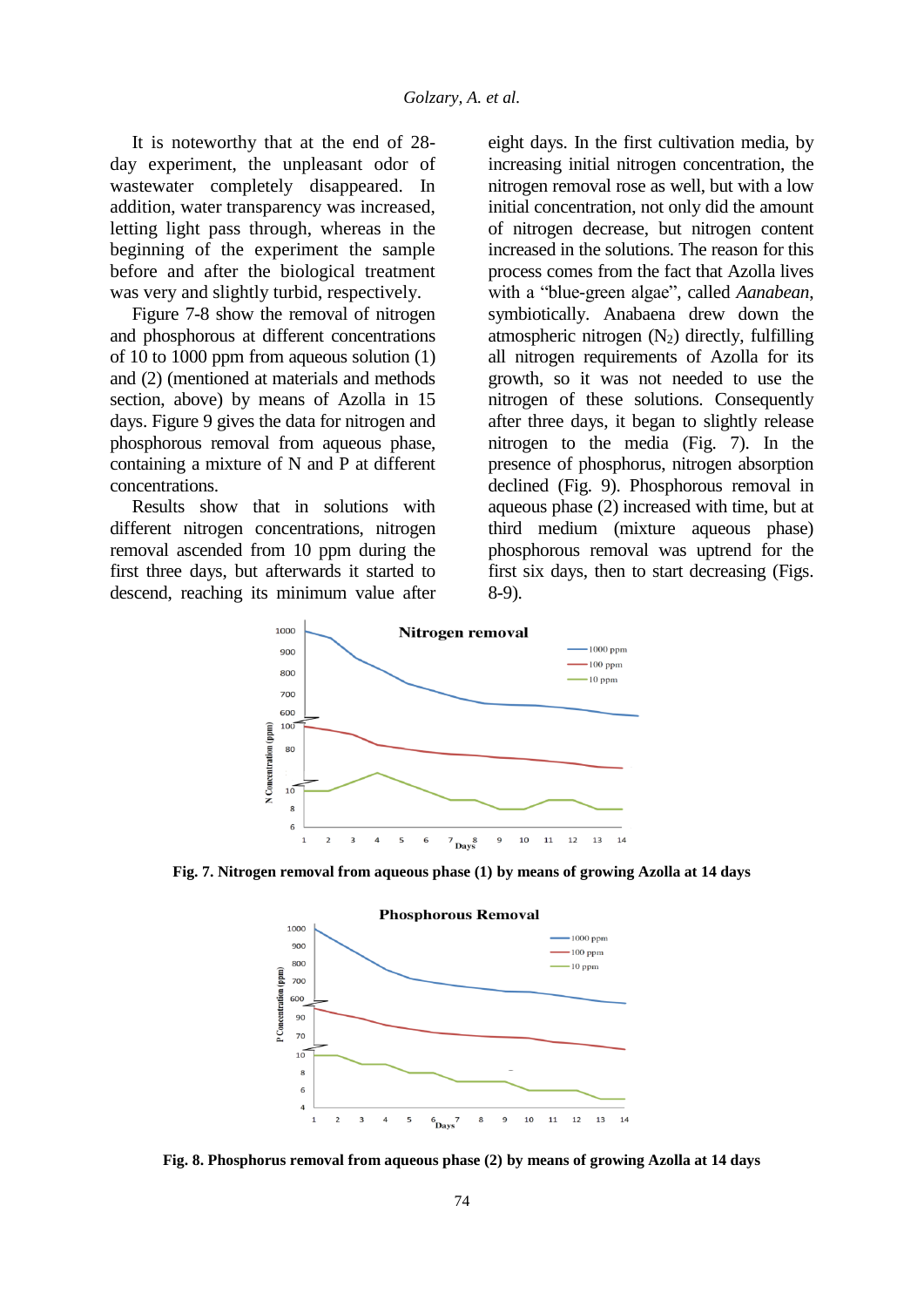

**Fig. 9. Nitrogen and phosphorus removal from aqueous phase (3) by means of growing Azolla at 14 days** 

### **CONCLUSION**

Results showed a high and remarkable potentiality of COD removal by 98.8% at 28 days for petroleum refinery wastewater. In case of removing N and P (100 ppm concentration) from aqueous phase in separate medium, efficiency of 36% and 44% was obtained, respectively. As for the mixed aqueous solution of these two compounds, N and P removal was decreased to 33% and 40.5%, respectively. Results also showed that nitrogen absorption was decreased in the presence of phosphorus. According to the data obtained from wastewater treatment with Azolla that can be found in North of Iran, industrialization of these laboratory findings, can be achieved with great success. In this regard, economic feasibility should be reviewed for the Azolla effectiveness time, providing the growth condition in wastewater and its cultivation before the treatment process. Azolla algae is capable of removing nutrients (phosphorus and nitrogen) from aqueous solutions; therefore, it can be used for advanced treatment of wastewater to improve the quality of effluent. However, it is not suitable for nitrogen removal at low nitrogen content wastewaters. Moreover, the laboratory studies showed that Azolla can double its biomass in 3.5 days and grow in nitrogen-free solution, since it does not need nitrogen nutrient medium for its biomass growing. In

conclusion, Azolla is the most promising agent for treatment of nitrogen-free and phosphorus-rich wastewaters.

#### **REFERENCES**

Arshadi, M., Abdolmaleki, M., Mousavinia, F., Foroughifard, S., Karimzadeh, A. (2017). Nano modification of NZVI with an aquatic plant Azolla filiculoides to remove Pb (II) and Hg (II) from water: Aging time and mechanism study. J colloid Interface Sci. 486, 296-308.

Brouwer, P., Van der Werf, A., Schluepmann, H., Reichart, G.J., Nierop, K.G. (2016). Lipid yield and composition of Azolla filiculoides and the Implications for biodiesel production. BioEnergy Res., 9 (1): 369-377.

Costa, M., Santos, M., Carrapiço, F., Pereira, A. (2009). Azolla–Anabaena's behaviour in urban wastewater and artificial media–Influence of combined nitrogen. Water Res., 43 (15): 3743-3750.

Golzary, A., Abdoli, M.A., Yoshikawa, K., Khodadadi, A., Karbassi, A. (2016). Azolla as a Feedstock for Bio-Refinery: Cultivation, Conversion and Application. Qatar Foundation Ann. Res. Conference Proceed., HBKU Press Qatar, EESP2082

Golzary, A., Imanian, S., Abdoli, M.A., Khodadadi, A., Karbassi, A. (2015). A cost-effective strategy for marine microalgae separation by electrocoagulation–flotation process aimed at bio-crude oil production: Optimization and evaluation study. Sep. Purific. Technol., 147, 156-165.

Khosravi, M., Rakhshaee, R. (2005). Biosorption of Pb, Cd, Cu and Zn from the wastewater by treated Azolla filiculoides with H2O2/MgCl2. Int. J Environ. Sci. & Technol. 1 (4): 265-271.

Lumpkin, T.A., Plucknett, D.L. (1980). Azolla: botany, physiology, and use as a green manure. Economic Botany, 34 (2): 111-153.